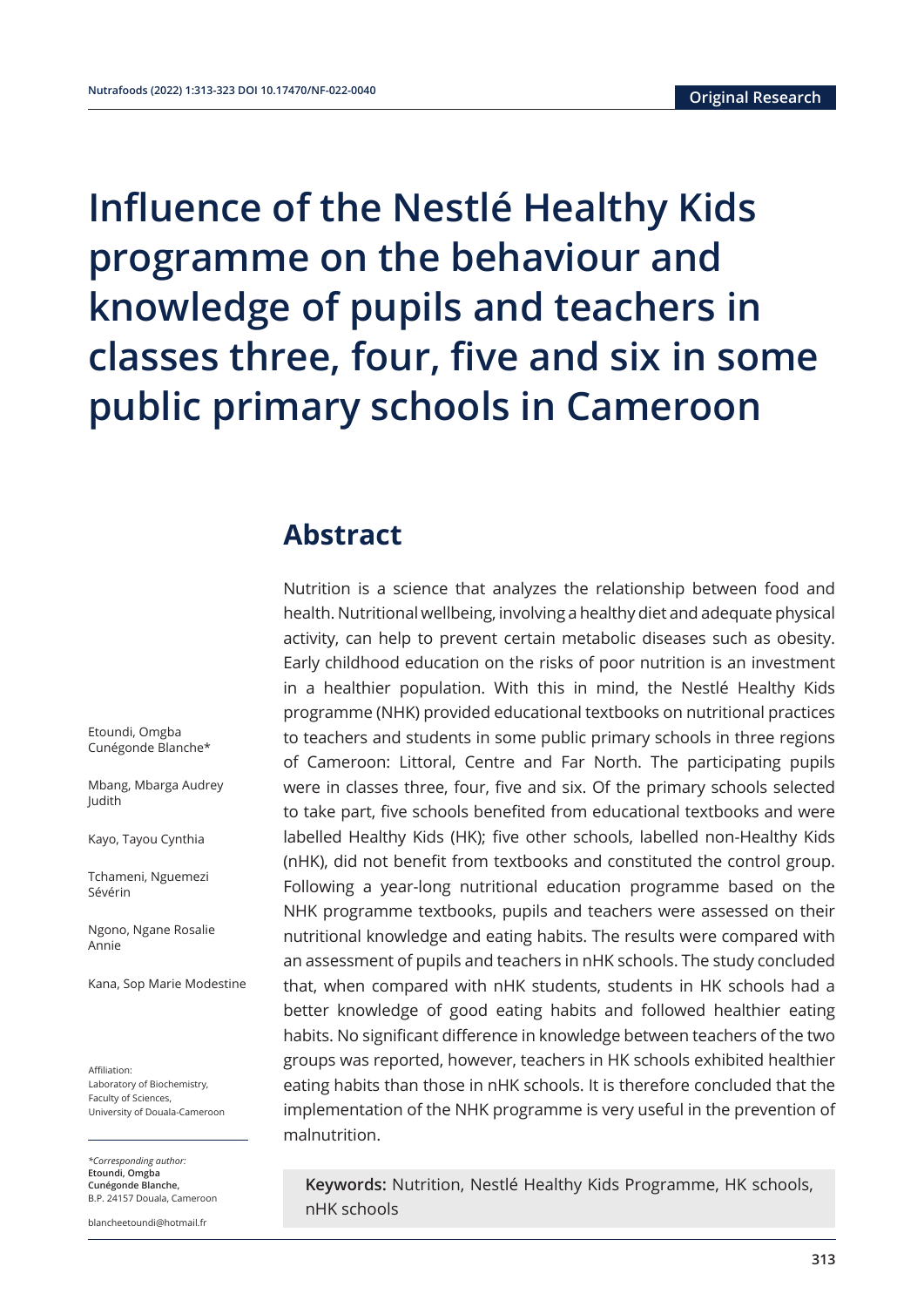## **Introduction**

Obesity is an accumulation of excessive body fat to a degree that it can adversely affect a person's health. It corresponds to a poor balance between food-related intakes and physical outputs [1]. According to a 2016 report by the WHO, the prevalence of obesity almost tripled between 1975 and 2016 $[2]$ ; globally, 39% of adults (aged 18 and over) were overweight and 13% of adults were classified as obese. In Africa, the prevalence of overweight and obesity among children and adolescents aged 5 to 19 increased dramatically from just 4% in 1975 to over 18% in 2016<sup>[2]</sup>. Cameroon is no exception to this alarming crisis, with almost 9.6% of the population suffering from obesity in 2014 [3].

A lack of physical activity, a sedentary lifestyle and an energy-rich diet are the main causes of excess body fat accumulation  $[4]$ . Offering nutritional education as a solution to obesity is therefore to be considered at all age levels, but especially among school children. Children between the ages of 6 and 12 are in a period of growth and learning. This is an ideal time to educate them on the importance of following a balanced diet and leading an active life [5]. Nestlé launched the Nestlé Healthy Kids (NHK) global programme in 2009 to educate young people aged 6 to 12 years about good nutritional practices with the aim of addressing the problem of obesity and related diseases (cancers, cardiovascular diseases, osteoporosis and type 2 diabetes)<sup>[6]</sup>. In 2013, Nestlé Cameroon, through NHK, identified textbooks on nutritional education for teachers and pupils in three of Cameroon's ten regions. The schools that received these materials were named Healthy Kids (HK); the schools that did not receive the materials were named non-Healthy Kids (nHK). The aim was to train teachers in HK schools to use these textbooks to educate their students and then assess the students' knowledge of

good nutritional practices compared with students in nHK schools.

# **Methodology**

### **Type of study**

Since the data was collected during the period from September 2017 to June 2018 our study was cross-sectional.

## **Ethical considerations**

The following were arranged in advance of the study:

(i) At central level: Ethical Clearance was issued by the Ministry of Public Health and written authorization was obtained from the Ministry of Basic Education.

(ii) At regional level: Written authorization was obtained from the Regional Delegates of Basic Education. Similarly, each school principal gave advance authorization for the data collection team to enter the school. Informed consents, signed by each student's parents, were obtained for all minors.

## **Sample methods**

#### **Study sites**

The three regions of the country that were the subject of our study were: The Littoral Region (Douala) the Centre (Yaounde) and the Far North (Maroua).

#### **School selection**

Ten schools were chosen with the aim of covering all geographical areas of the regions. Five HK schools, and an additional five nHK to serve as control group, were selected. Schools were chosen based on their geolocation to maintain a homogeneity according to the wider population. Therefore, two HK schools and two nHK schools were selected for the city of Douala, two HK schools and two nHK schools for the city of Yaounde and one HK school and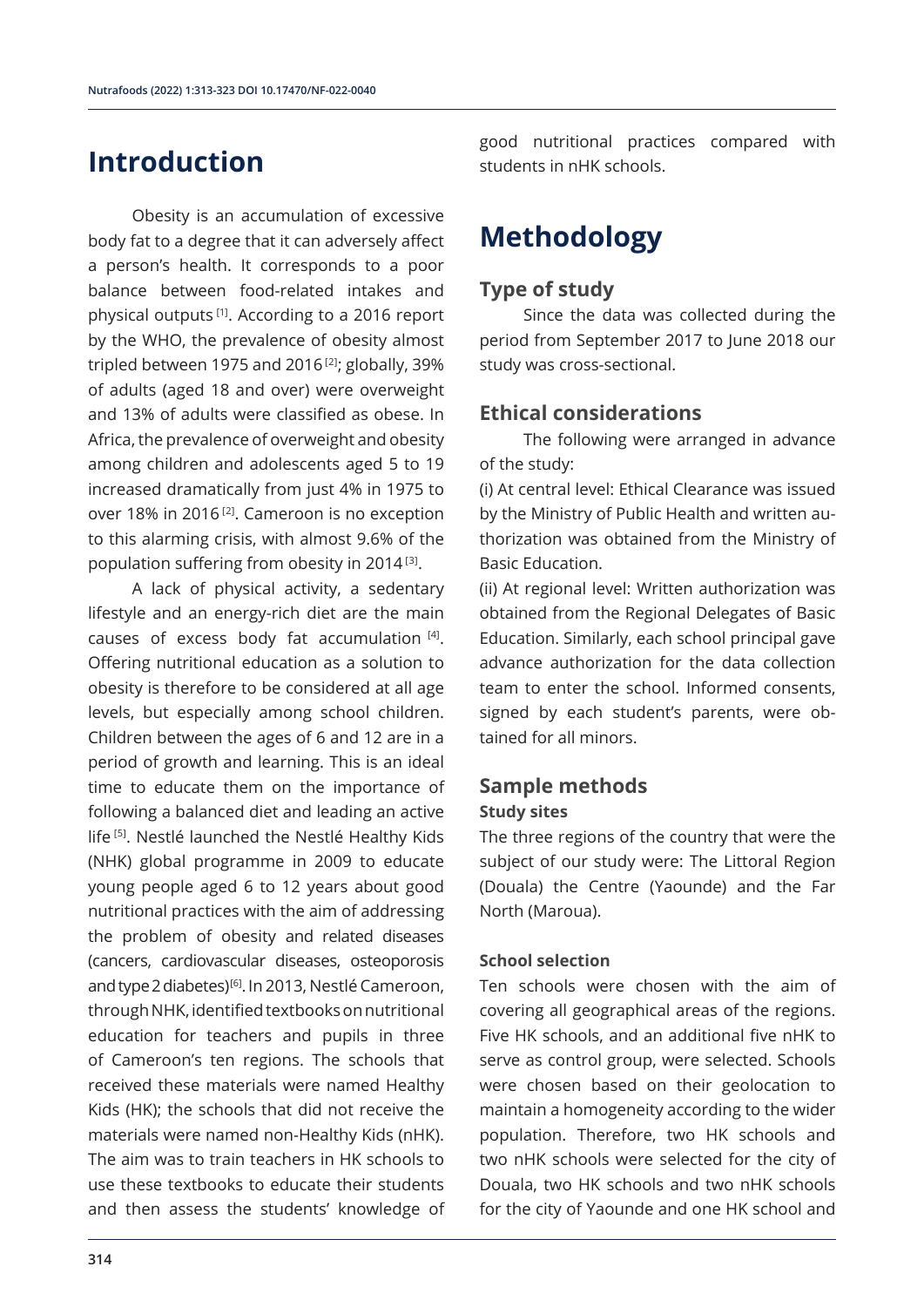one nHK school for the city of Maroua. We were therefore able to extract a representative sample size of the target population. The number and type of school by region are summarized in **Table 1**.

| <b>Regions</b>   | City         | Type<br>(HK/nHK) | <b>School</b>                                               |  |  |
|------------------|--------------|------------------|-------------------------------------------------------------|--|--|
|                  | Douala       | НK               | Public School of Bepanda Group 3<br>(OMNISPORT)             |  |  |
| Littoral         | НK<br>Douala |                  | Bonassama Public School Group 1                             |  |  |
|                  | Douala       | nHK              | <b>Public School of New Bell</b>                            |  |  |
|                  | Douala       | nHK              | Bonendale Public School                                     |  |  |
| Centre           | Yaounde      | НK               | Public School of Biyem Assi Group 3                         |  |  |
|                  | Yaounde      | HК               | Ekoudou Public School Group 1                               |  |  |
|                  | Yaounde      | <b>nHK</b>       | <b>Public School of the National</b><br>Gendarmerie Group 1 |  |  |
|                  | Yaounde      | nHK              | Public School of Biyem Assi Group 1                         |  |  |
| <b>Far North</b> | НK<br>Maroua |                  | Zokok Public School                                         |  |  |
|                  | Maroua       | nHK              | <b>EPA carrefour PARA</b>                                   |  |  |

**HK** = Healthy Kids schools; **nHK** = non-Healthy Kids schools

**Table 1** Number and type of schools surveyed by region

### **Study population**

The study population comprised students, teachers and vendors in both types of schools (HK and nHK). The criteria for inclusion and exclusion are detailed below.

### **Student inclusion criteria**

Students selected for this study presented the following criteria:

- Informed consent signed by a parent
- Current pupil in third, fourth, fifth or sixth grade classes in selected schools
- Present on the day of the investigation.

### **Student exclusion criteria**

Students were excluded from the study for the following reasons:

- Did not present the consent signed by a parent
- In a class other than third, fourth, fifth or sixth grade classes
- Absent on the day of the investigation.

**Teacher inclusion criteria**

Teachers selected for this study were required to:

- Be a current teacher of third, fourth, fifth or sixth grade classes in the selected schools
- Be present on the day of the survey

#### **Teacher exclusion criteria**

Teachers were excluded from this study for the following reasons:

- Not a current teacher of third, fourth, fifth or sixth grade classes in the selected schools
- Absent on the day of the survey

## **Collecting usable data and targeted information**

Information on students, teachers and food sold in the participating schools was collected using a fact sheet (**see Table 2**). An observation sheet was used to record the environmental aspect of schools.

|   | Student questionnaire           | In addition to the socio-demographic data to be noted,<br>this questionnaire was structured to assess students'<br>knowledge of nutrition, portion management, hygiene,<br>physical activity and hydration as well as the application<br>(behaviour) of all these concepts.<br>Question topics included what it means to eat, the different<br>food groups, nutrients, the number of meals eaten per<br>day, the use of soap in hand washing, the importance of<br>keeping the kitchen clean, etc. Perception and practice of<br>physical activity was also assessed. |  |  |  |
|---|---------------------------------|-----------------------------------------------------------------------------------------------------------------------------------------------------------------------------------------------------------------------------------------------------------------------------------------------------------------------------------------------------------------------------------------------------------------------------------------------------------------------------------------------------------------------------------------------------------------------|--|--|--|
| 2 | questionnaire<br>Teache         | Consisted of questions related to the practice of nutrition<br>and hygiene activities in the school environment;<br>the importance of physical and sports activities in nutrition;<br>evaluating knowledge of nutrition, portion management,<br>hygiene, hydration and physical activity and their<br>application by the teacher.                                                                                                                                                                                                                                     |  |  |  |
|   | questionnaire<br>Vendor         | Consisted of questions about the types of food sold to<br>pupils and information about hygiene practices of different<br>vendors.                                                                                                                                                                                                                                                                                                                                                                                                                                     |  |  |  |
|   | Observation<br>sheet            | Included a list of parameters related to the monitoring of<br>the school's environmental and food hygiene.<br>For example, the presence and/or adequacy of facilities<br>such as toilets, canteens, drinking water points, hand<br>washing points, etc. The presence or absence of sports<br>facilities was also noted.                                                                                                                                                                                                                                               |  |  |  |
| 5 | maintenance grid<br>Focus group | Groups of ten volunteer students were trained in HK<br>schools only. The aim was to stimulate an open discussion<br>structured around an interview grid defining the different<br>themes of the study. The final objective was to collect the<br>beneficiaries' opinions on the programme.                                                                                                                                                                                                                                                                            |  |  |  |

**Table 2** Factsheet for collecting usable data and targeted information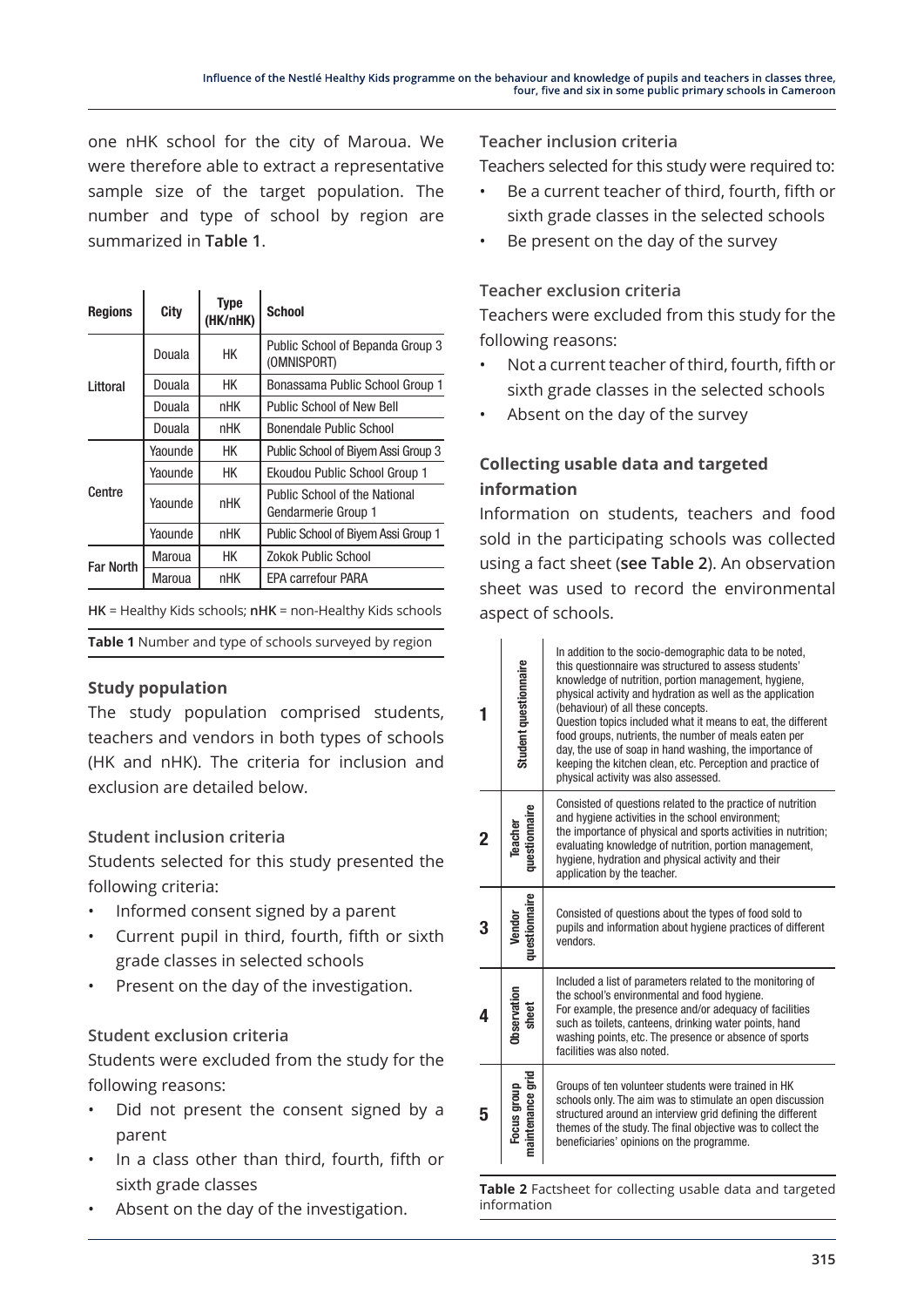Following the collation of information, the data was coded based on a data entry mask previously established on Excel. Data entry and processing were performed to allow for analysis on SPSS software.

## **Study results**

The results are presented according to the information gathered from the questionnaires to meet the various specific objectives mentioned.

### **Pupils' survey results Presentation of surveyed pupils**

Results were obtained from a total of 1026 surveyed students from the three target regions; the results showed that the city of Douala had the largest number of staff (43%) followed by Maroua (28.1%) and Yaounde (20.2%). The schools surveyed were all part of the public type of French-language system. The Bonendale Public School, which did not have the HK programme, had the most staff.

Among the 1026 pupils surveyed aged 10  $\pm$  2 years, the response rate was 53% male and 47% female. All the students were supervised in their respective homes either by two parents (a two-parent plan) with a response rate of 59% or supervised by one parent (singleparent plan) with a response rate of 20% or by a family member other than their parents (grandparents, uncles and aunts etc.) with a response rate of 21%.

## **Results of high-level questionnaires on pupils' knowledge and behaviours: the concepts of food and nutritious and varied meals**

For the variable 'why do we eat', students belonging to a HK school returned a high percentage of correct answers. Indeed, 37% of HK vs 34% of nHK answered that you need to eat to have strength and energy; 49% of HK vs

29.80% of nHK students said that you need to eat to grow up well and 34.10% of HK vs 28.80% of nHKs said you need to eat to protect yourself from diseases. This showed that the NHK programme has a positive influence on students' knowledge of and behaviour around food choices.

Regarding eating habits, the most consumed meals by our respondents were rice with tomato sauce, bread and beans, Macabo Rapé with peanut sauce, couscous with okra sauce, spaghetti with tomato sauce. However, the proportion of students who consumed important foods such as fruit was higher among HK students. It is noted that the most consumed fruits were papayas (1.4% in HK vs 0% in nHK) and apples (2% in HK vs 0% in nHK). In fact, for the study in general, students consumed no more than 2% of fruit daily. These results repeat the same fact that the NHK programme in schools predisposes students to improved knowledge of nutrition compared with schools that do not have the programme.

## **Results of high questionnaires on student knowledge and behaviours: portion control** Regarding student knowledge and behaviours on portion control, although students benefiting from the NHK programme had higher exact response percentages, these percentages were very low.

Indeed, 1.35% of students benefiting from the programme were able to give an accurate answer on the definition of the food portion variable compared with 0.48% for nHK schools.

On the behavioural issue related to the number of servings consumed per week, there was no significant difference (*p*>0.05) between the number of portions consumed by the two groups.

#### **Results of high questionnaires on student knowledge and behaviours: hygiene practices**

This aspect of the NHK programme teaches students how to wash their hands better and follow improved hygiene practices at home and at school. As a result, HK students were more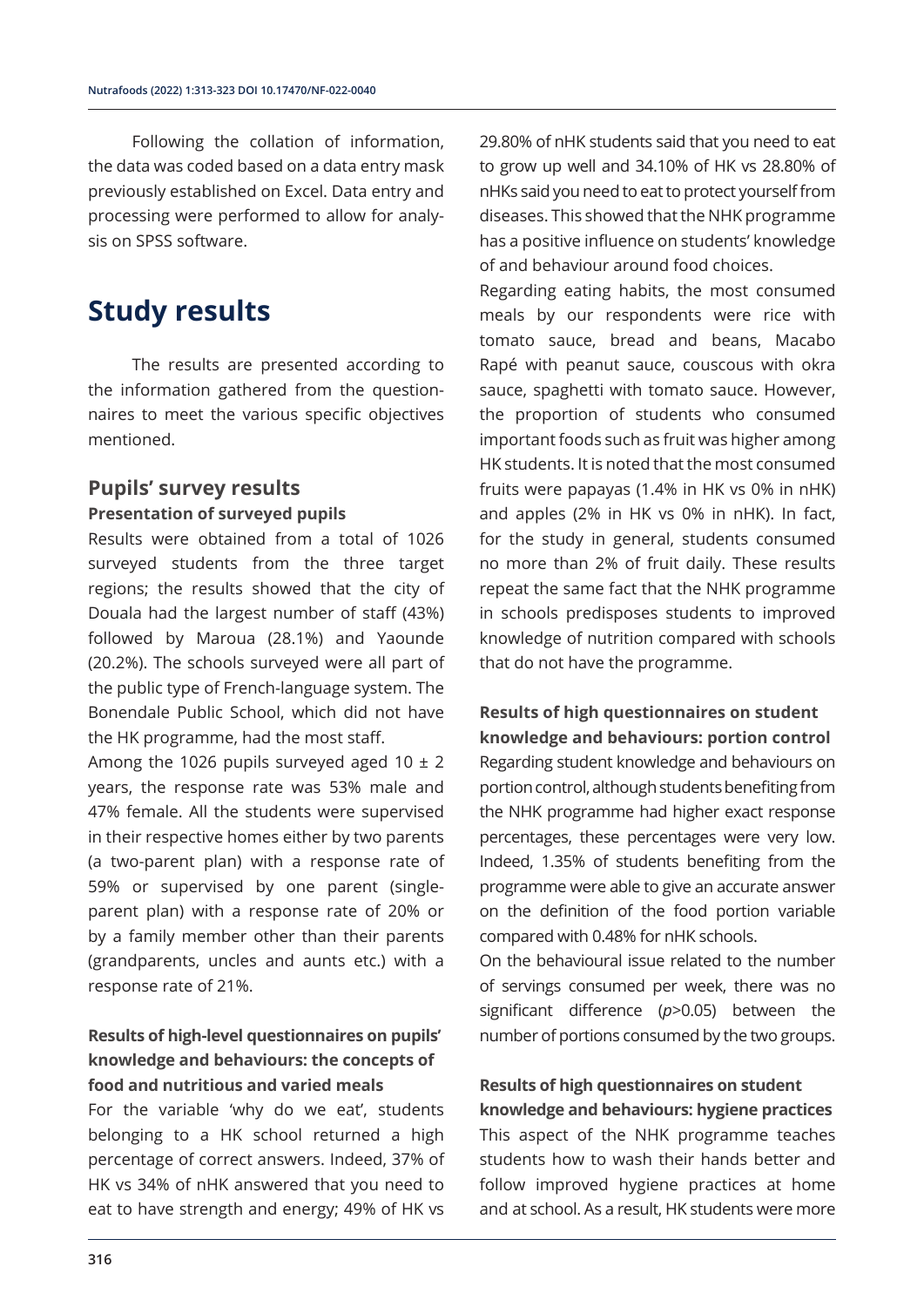**Results of high questionnaires on student knowledge and behaviours: physical activity** The physical activity knowledge survey sheet focused on knowledge of the types of physical activity and the importance of sport to health. Of this, 70% of HK students vs 62.4% (p≤0.05) knew the classification of different types of

knowledgeable on good hygiene practices than nHK students were (77.1% vs. 33.4%: *p*≤0.005) (**Fig. 1**). However, both groups were equally aware of the risk of mouth-to-mouth food transfers from one person to another (78%: *p*>0.005).

Behaviours related to hygiene practices were also assessed. It was noted that HK students were more diligent at performing certain hygiene practices such as cutting their fingernails and toenails (28% of HK students vs 10% of nHK students), washing their hands with clean water and soap (51.60 % of HK students vs 37.90% of nHK students) and brushing their teeth morning and evening (73.10% of HK students vs 61.60% of nHK students) (*p*≤0.05).

physical activity. This same trend was observed in answers relating to the importance of sport to human health. Indeed, 42.40% of HK students compared with 35% of nHK students said that playing sports is beneficial for health. Similarly, 74.80% of HK students vs 59.70% of nHK students knew that football is an endurance activity. More than 80% of HK students engaged in sports with their teachers compared with 66.7% of nHK students. Football was the most practised sport by HK students, while running was the most practised sport by nHK students. However, HK students did report playing a wider **Figure 1** Overview of hygiene practice knowledge in surveyed





**\***Represents the significant difference (that exists between the two types of schools: HK and nHK schools on the following two parameters: students who play football and students who play a wider variety of games)

students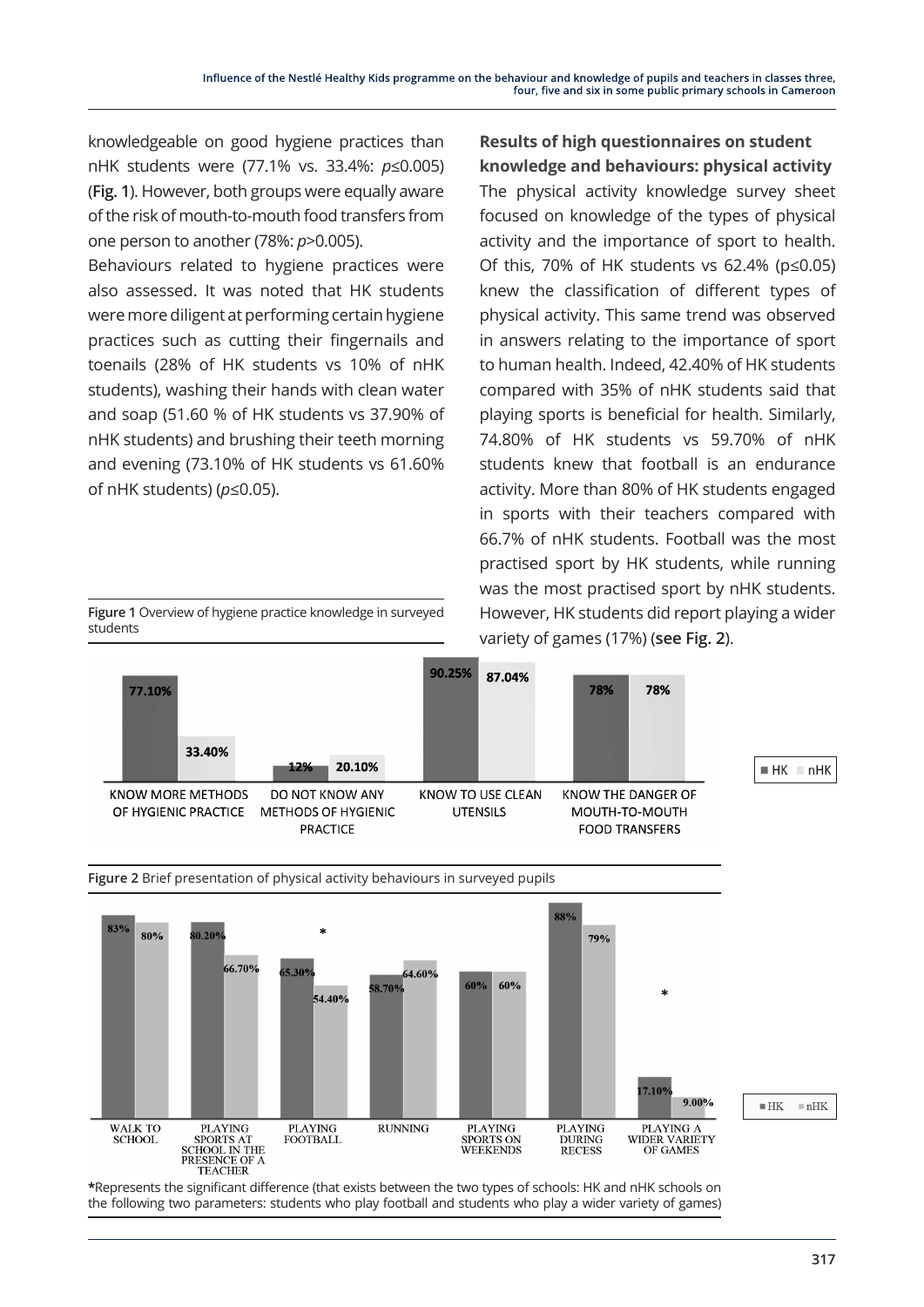### **Results of high questionnaires on student knowledge and behaviour: hydration**

Regarding the importance of hydration, all students were able to give at least one role of water in the body. However, 87% of HK students offered more answers compared with 73% (*p*≤ 0.05) of nHK students. When asked to name water-rich foods, all HK students were able to name at least one food, compared with 6% of nHK respondents (*p*≤ 0.05). There was no significant difference in knowledge of drinking water characteristics between the two groups (95% vs 93% *p*>0.05) (**See Fig. 3**). Regarding hydration-related behaviours, apart from drinking water upon waking up (12% HK vs 0% nHK), there was no significant difference between hydration-related behaviours in the two groups (*p*>0.05).

#### **Results of teacher investigation**

### **Presentation of the population of teachers investigated**

A total of 43 teachers were surveyed in the three different survey cities in the following proportions: Douala 42.20%; Yaounde 37.60% and Maroua 20.20%. The city of Maroua has the fewest teachers. This is because we only had two schools to investigate in the Far North.

Among the teachers surveyed, there was higher proportion of women to men (81.4% vs 18.6%).

### **Teacher survey results**

This objective of the Nestlé HK programme for teachers did not show any major differences between the two groups. Both groups had similar dinner hours (*p*>0.05) between 8.00 pm and 9.00 pm. Nevertheless, a significant difference was observed in their knowledge of food groups (91% for HK vs 53.3% for nHK). Other concepts related to this objective such as: food groups, the number of meals per day, eating a variety of foods, etc. showed no significant differences.

Regarding the behaviours related to this objective, the frequency of vegetable consumption by the teachers surveyed are recorded in **Table 3**. The results show that nHK teachers consume much more vegetables at a frequency of 01 times per day than HK teachers. HK teachers are at 33.3% in a frequency of 01 times/week.

|            | <b>Never</b> | 1 times/ $\vert$<br>week | dav    | 1 times/ $ 2$ times/<br>dav | 3 times/<br>day | <b>More</b> |
|------------|--------------|--------------------------|--------|-----------------------------|-----------------|-------------|
| HК         | 0.42%        | 33.3%                    | 20.8%* | $25%$ *                     | $8.3\%$ *       | 4.2%        |
| <b>nHK</b> | 0.66%        | 33.3%                    | 40.0%  | $0\%$                       | 0%              | $20\%$ *    |

**HK** = Healthy Kids schools; **nHK** = non-Healthy Kids schools; **\***= Significant difference

**Table 3** Frequency of vegetable consumption by teachers surveyed



**Figure 3** A succinct presentation of student knowledge of hydration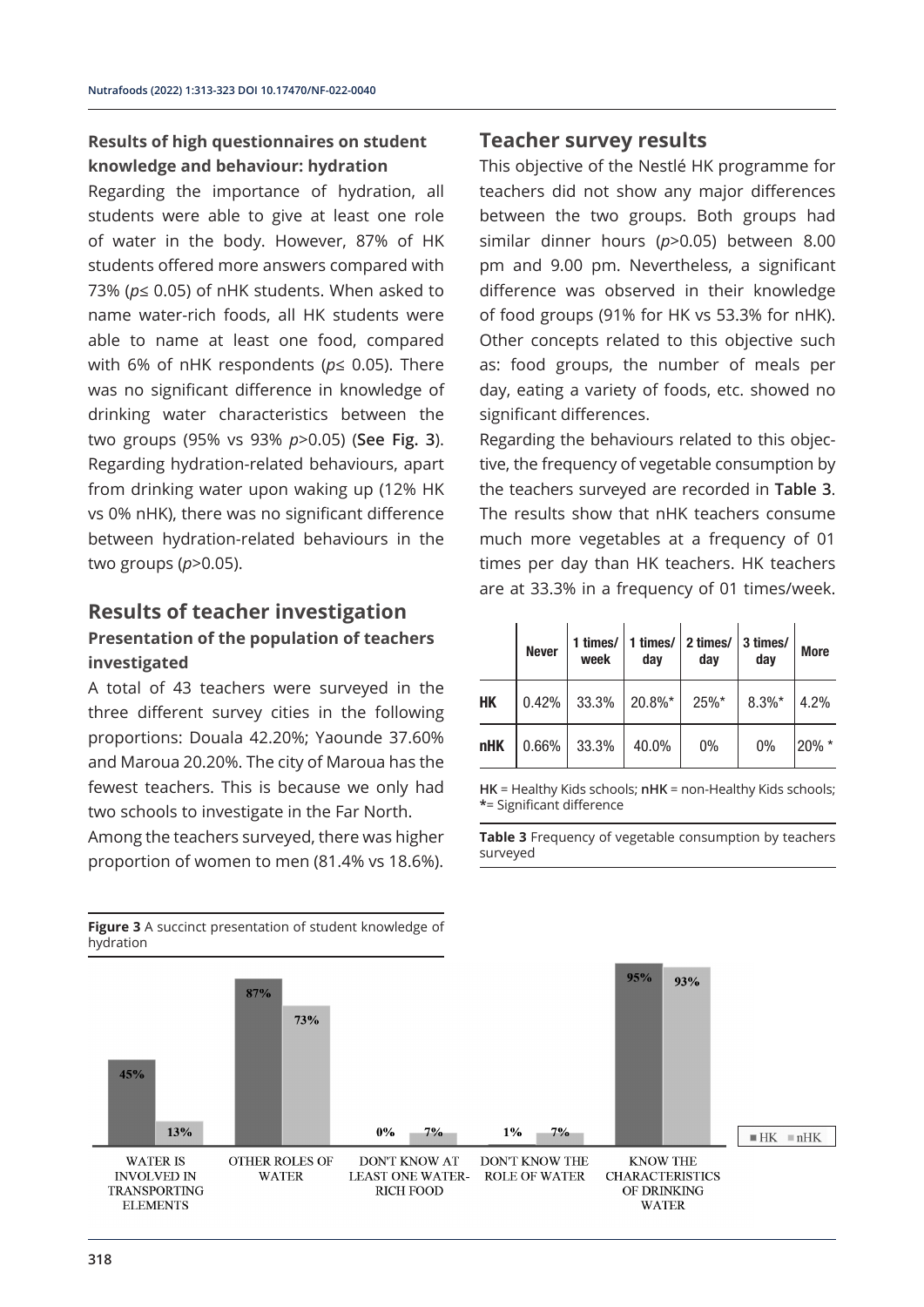Eating habits across both groups of teachers were similar. For example, all teachers reported eating a series of similar dishes for dinner (ricebean, stir-fried spaghetti, donuts and beans, rice and tomato sauce, etc.). However, in terms of fruit consumption, significantly more HK teachers consumed fruit compared with nHK teachers. The most popular fruits were papayas (12% of HK vs 0% nHK), oranges (29.20% of HK vs 13% of nHK) and guavas (30% of HK vs 13.30% of nHK), noting a significant difference between fruit consumption by HK teachers vs nHK teachers (*p*≤0.05).

It could be concluded that teachers of schools who benefit from the NHK programme are predisposed to better nutritional knowledge when compared with teachers of schools that do not benefit from the programme.

### **Results of investigation into teachers' knowledge and behaviour of portion control**

Regarding teachers' knowledge and behaviours of portion control, it is important to note that the total frequency of accurate responses did not exceed 40% for each question.

In terms of knowledge, only 1% of HK teachers did not know the definition of a food serving compared with 86.6% of nHK. Also, 70.80% of HK teachers knew why it is important to control portions compared with 20% of nHK teachers. It is noted that 100% of teachers in both groups did not know the amount of food that corresponds to one serving.

On the concept of behaviour related to the number of servings consumed per week,

nHK and HK schools

there was no significant difference (*p*>0.05) between the portions consumed by the two groups. However, 50% of HK teachers reported that each meal consists of a serving of fruit compared with 30% of nHK teachers (*p*≤ 0.05). Also, 58.3% of HK teachers reported that all their meals consist of one serving of meat or fish compared with 73.3% for nHK.

### **Results of questionnaires on teachers' knowledge and behaviour of hygiene practices**

This aspect of the NHK programme focuses on, among other things, teaching students how to wash their hands better and follow good hygiene practices at home and at school. All HK teachers reported including hygiene lessons in their curriculum compared with 30% of nHK teachers who said they did not teach a hygiene lesson (p≤0.005). There were no significant differences in behaviour or knowledge between the two groups of teachers.

## **Results of questionnaires on teachers' knowledge and behaviours of physical activity**

Questions in our teacher survey sheet on physical activity knowledge and behaviours focused on knowledge of the types of physical activity in general and on those within their school. These questions also offered information about the teachers' personal physical activities outside of school. All teachers reported that physical activity sessions were performed in their respective schools. The different sports are presented in **Fig. 4**. Football was the most practised sport (95.5% for HK schools and 86.6% for nHK schools).



FOOTBALL SHOT PUTTING RUNNING BASKETBALL HANDBALL VOLLEYBALL **TENNIS**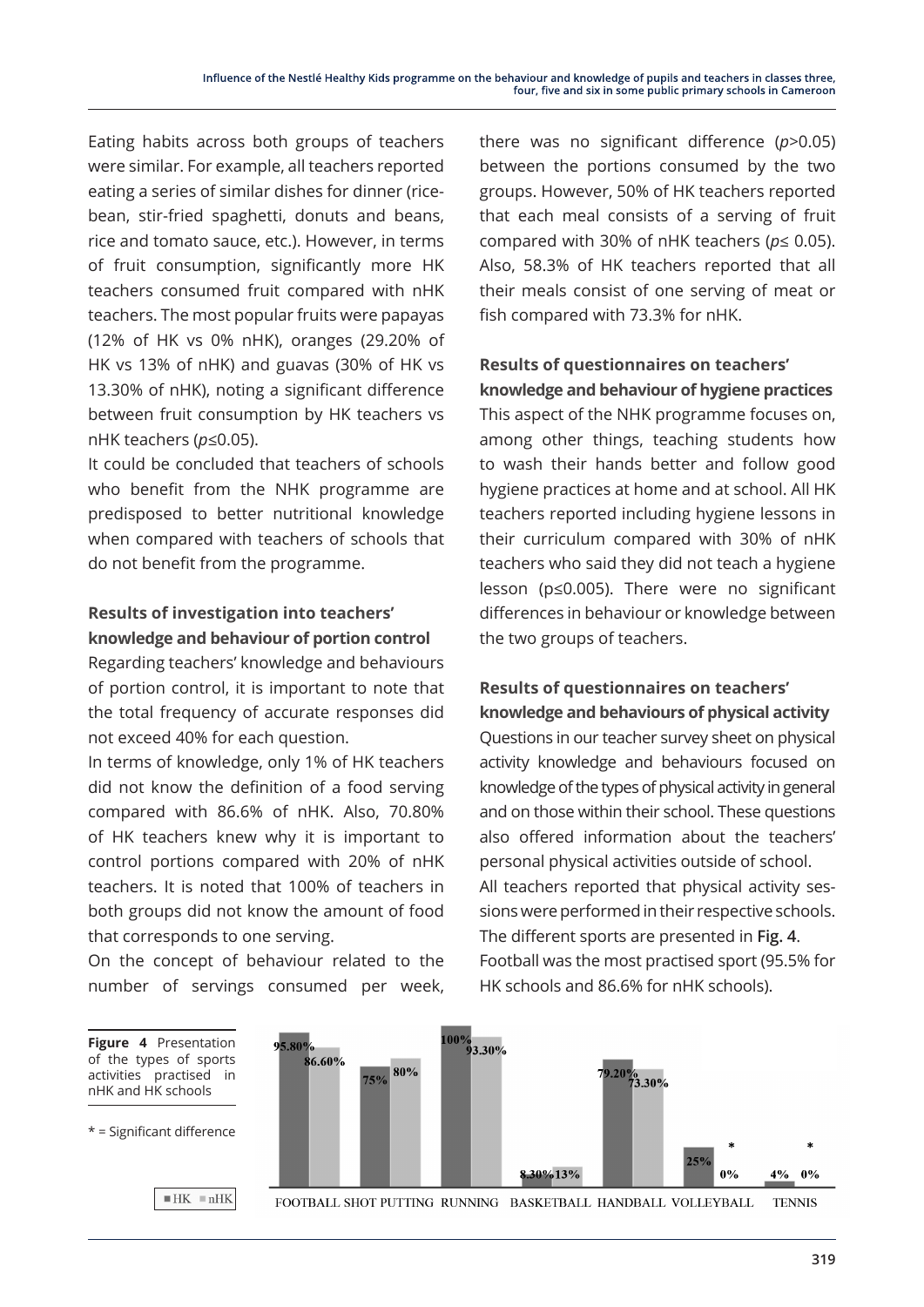There were no significant differences between the two groups in terms of knowledge of sporting activities (types of sports, important health activity, etc.). Regarding physical activity-related behaviours, most activities (e.g. frequency of walking vs driving or taking the bus, etc) were equal between the two groups. However, it should be noted that 6% of nHK teachers reported not engaging in physical activity outside of school compared with 0% for HK (*p*≤0.05).

## **Results of questionnaires on teachers' knowledge and behaviours of hydration**

The results showed that 100% of HK teachers knew at least three roles of water in the body compared with 66.7% of nHK teachers (p≤0.05). However, there was no significant difference in knowledge of drinking water characteristics between the two groups (100% HK vs 98% nHK *p*>0.05). Water-rich foods could be named by 100% of HK teachers compared with 94% of nHK teachers (*p*≤0.05).

Regarding hydration behaviours, there was no significant difference between respondents' responses. However, 81% of respondents reported drinking water upon waking and during the day and 53.5% reported hydrating at night.

## **Results of observation sheets and focus group**

#### **Observation sheet results**

Information on hygiene, safety, sport and health infrastructure, as well as the presence or absence of sports equipment was recorded on observation sheets. Results showed that 40% of nHK schools have rubbish bins near the area where food is sold to students (*p*≤0.05) compared with 0% of HK schools. However, 80% of all food vendors had clean containers for selling their food. Neither HK nor nHK schools had canteens or infirmaries. All schools had playgrounds for students, but sports-friendly fields were not always present. (**See Fig. 5**) As for the source of the sports equipment, two of the five (40%) HK schools surveyed reported receiving this material from Nestlé; one school received 100% of their sports equipment from Nestlé and the other received approximately 60%.

We developed observation sheets to record information relating to hygiene, sanitation, sports and sanitary facilities as well as the presence or absence of sports equipment.

It emerged that 40% of nHK schools had bins full of rubbish near where food was sold to students (*p*≤0.05) compared with 0% of HK schools.



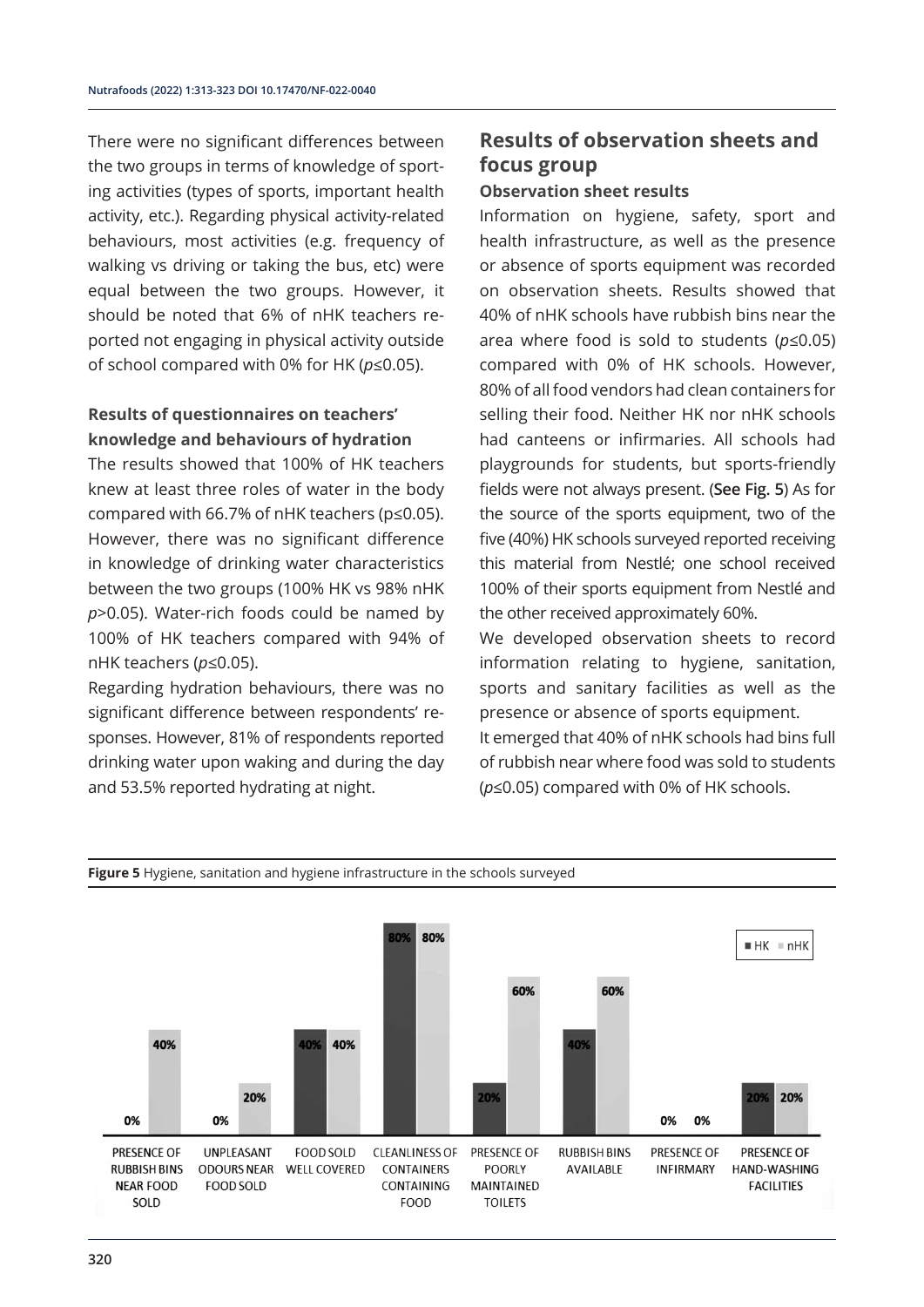#### **Focus group results:**

Only students who benefited from the NHK programme were asked these questions. Of those surveyed, 80% of students think the programme is to be encouraged (**see Fig. 6**).

## **Discussion**

The aim of this study was to evaluate the impact of the Nestlé Healthy Kids programme. This involved distributing textbooks on nutrition, good eating habits, portion awareness and food hygiene practices etc, to some public primary schools, referred to as Healthy Kids schools (HK), at the beginning of the new school year. The children participating in this study were aged 10±2 years in grade classes three, four, five and six. The study analyzed whether educating children and teachers with these textbooks could improve their knowledge and application of good food practices.

Our study assessed the knowledge and behaviour of teachers and students on good eating practices using questionnaire sheets. The results of the questionnaires were compared with those of students in primary schools who had not received the textbooks, which we referred to as non-Healthy Kids schools (nHK).

The results of the student questionnaire showed that students in HK schools were more informed about the concepts of food, balanced and varied meals, hygiene practices and the

importance of physical activities and hydration. The question on portion awareness was the only question that returned a higher number of positive results among nHK students than among HK students. The student questionnaire results showed the importance of the NHK programme. Indeed, knowledge of good nutrition practices followed by the application of this knowledge, could already limit the number of adults suffering from metabolic diseases such as obesity in the future. According to Lamerz *et al.*, (2005), a low level of education leads to less awareness of the factors that can prevent obesity, including non-participation in physical activities  $[7]$  because a sedentary lifestyle contributes to a higher risk of obesity. Many studies have also shown that children of school-going age frequently consume fastfood  $[8,9]$ . These foods are associated with an increased BMI and a high energy density<sup>[10]</sup>. In addition, according to Lobstein *et al.* (2004), obesity is the most common metabolic disorder in children and adolescents around the world [11]. The NHK programme, by teaching children about good eating practices, can help children to maintain a healthy BMI.

Regarding the results of the teacher questionnaire, a higher percentage of positive responses was observed among teachers in HK schools than among teachers in nHK schools. Although a significant difference between the responses of the teachers in HK schools vs teachers in nHK schools was not always evi-

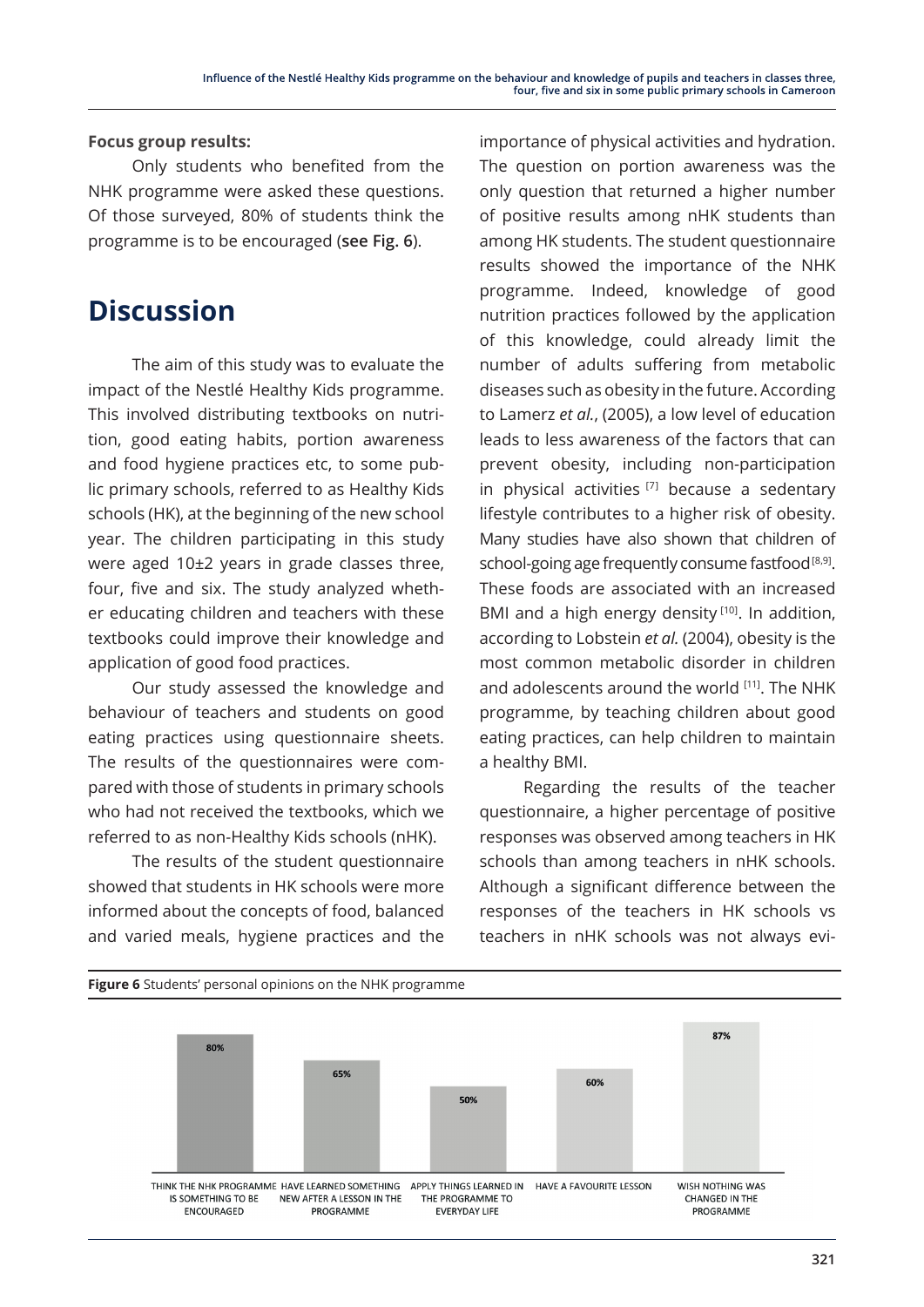dent, the influence of the NHK programme was noted. While physical activity levels (such as the frequency of travelling to school on foot, by car or by bus) between the two groups were equal, 6% of nHK teachers declared that they were not physically active outside of school, while all teachers in HK schools (*p*≤0.05) reported that they engaged in physical activity outside of school. An increase the level of daily physical activity outside of school would reduce periods of inactivity and help prevent an accumulation of adipose tissue in the body<sup>[12,13]</sup>. Butryn and Wadden (2005) state that 160 to 180 minutes per week of moderate to elevated intensity exercise has effective results on the reduction of fat mass but has no effect on BMI and abdominal fat mass  $[14]$ .

Regarding the results of the school observation sheets and focus group sheets, we noted regarding the observation sheets that 40% of nHK schools sell food near rubbish bins. Indeed, more good hygiene practices were applied in HK schools than in nHK schools. This reflects the influence of the NHK programme as lack of food hygiene knowledge may be the reason why vendors sell food near rubbish bins; for example the possibility of air contamination of these foods by microbes, which may affect the health of the consumer [15] potentially causing diseases such as food poisoning and food infections are the two main categories of diseases linked to poor food hygiene<sup>[16]</sup>.

As for the focus group results sheet, many of the students reported being satisfied with the NHK programme and would not want it to be changed. This may be because the students are aware of the positive impact of this programme on their lives.

## **Conclusion**

At the end of this work, which consisted of carrying out an evaluation of the Nestlé HK programme since its implementation, we can draw the following conclusions in this first phase of the study:

Student surveys

The implementation of the NHK programme is very useful in the prevention of metabolic diseases such as obesity. Indeed, in view of the information collected from students in HK schools, there is an improvement in the knowledge and application of good food practices.

Teacher surveys

The implementation of the NHK programme does not reveal a significant difference in knowledge between teachers in HK and those in nHK schools. However, teachers benefiting from the programme have better eating habits than teachers who did not benefit from the programme. From a behavioural point of view, better hydration is recommended as of all respondents (HK and nHK) reported hydrating during the day.

• Observation sheets and focus group

Observations made in the schools surveyed generally show a poor quality of health and hygiene infrastructures. Poor rubbish management, especially in nHK schools, which had rubbish bins near food outlets.

According to the general opinion of the students following the NHK programme, 80% think that the programme is to be encouraged and 87% would not change anything in the programme.

## **Acknowledgments**

This work was made possible thanks to the support and the multifaceted will and contributions of the various stakeholders. These are the institutions: Ministry of Basic Education, Ministry of Public Health, Nestlé Cameroon, and the Regional Delegates of Basic Education of the North, The Centre, and the Littoral Region. To everyone who participated in the collection of information to we extend our sincere thanks.